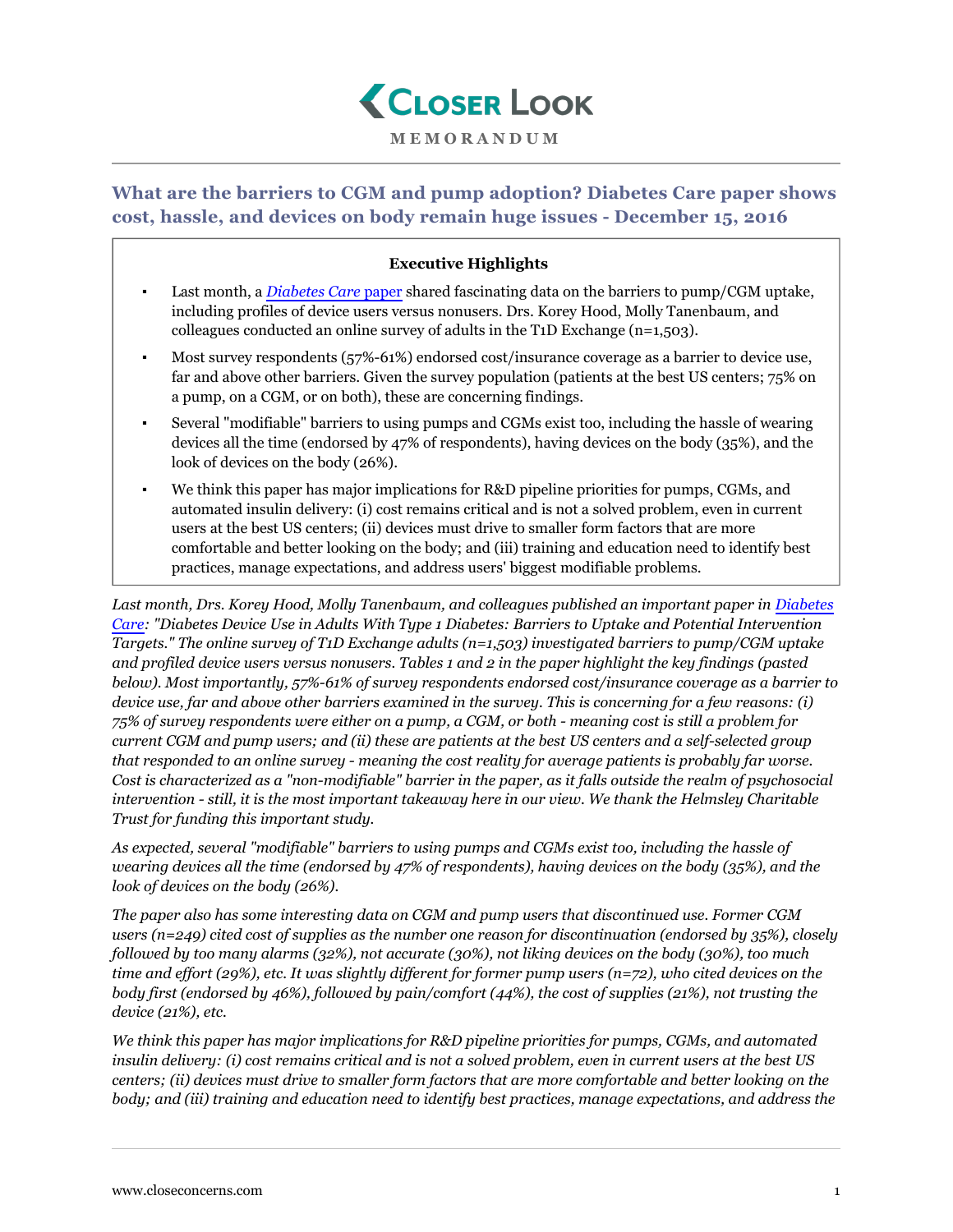*biggest modifiable problems people have. We hope to see more work on psychosocial interventions that can improve early experiences with current devices, especially in young people.*

*In our view, these data can help explain why FreeStyle Libre has taken off in Europe (it addresses cost and size on the body); why Insulet's Omnipod continues to see 70%-80% of its users from MDI; and why there is so much [excitement on social media](https://www.facebook.com/diaTribeNews/photos/a.10151559423507103.1073741825.100504132102/10154792497802103/?type=3&theater) for Dexcom/Verily's second-gen, bandage-like CGM sensor. This may also suggest that first-gen automated insulin delivery systems may not dramatically expand the market until they attack device form factor and cost in a more significant way (rather than taking current devices and simply connecting them).*

*As companies develop new products, we hope R&D priorities align with these key barriers.*

- **The paper emphasizes that the youngest age group (18-25 years old) had the lowest CGM and pump usage, as well as the highest levels of diabetes distress and A1c.** This is critical group to address with better-designed devices, since they have the most room to benefit clinically and may be receiving the least comprehensive care (e.g., as they transition to adult endocrinologists).
- **The authors note a couple important limitations of the survey:** the sample was 90% non-Hispanic white and adult T1D Exchange participants receive care at diabetes specialty practices and may be more likely to be insured, so the responses may not be representative of the broader type 1 population. The fact that most survey respondents cited cost as a barrier is very concerning to us.

| <b>Barrier</b>                                                               | % Yes          |
|------------------------------------------------------------------------------|----------------|
| Nonmodifiable                                                                |                |
| Cost of supplies                                                             | 61.3           |
| Cost of device                                                               | 57.4           |
| Insurance coverage                                                           | 57.3           |
| Modifiable                                                                   |                |
| Hassle of wearing devices all of the time                                    | 47.3           |
| Do not like having diabetes devices on my body                               | 34.8           |
| Do not like how diabetes devices look on my body                             | 26             |
| Nervous that the device might not work                                       | 20             |
| Do not want to take more time from my day to manage diabetes                 | 17.5           |
| Nervous to rely on technology                                                | 17             |
| Worries about what others will think of me                                   | 10.5           |
| I do not like diabetes devices because people notice them and ask questions  |                |
| about them                                                                   | 10.4           |
| Too busy to learn how to use a new technology or device                      | 9.2            |
| My diabetes care team has never talked with me about diabetes technology     |                |
| options                                                                      | 4.5            |
| Do not understand what to do with the information or features of the devices | 4.5            |
| Not able to get my diabetes care team to write me a prescription             | 4.4            |
| Not enough support from my family                                            | 3.7            |
| Not enough support from my diabetes care team in using devices               | 2.9            |
| Do not want to have more information about my diabetes                       | $\overline{2}$ |
| My family does not think diabetes devices are important for taking care of   |                |
| my diabetes                                                                  | 0.9            |

## Table 1–Barriers to device use reported by study participants  $(N = 1.503)$